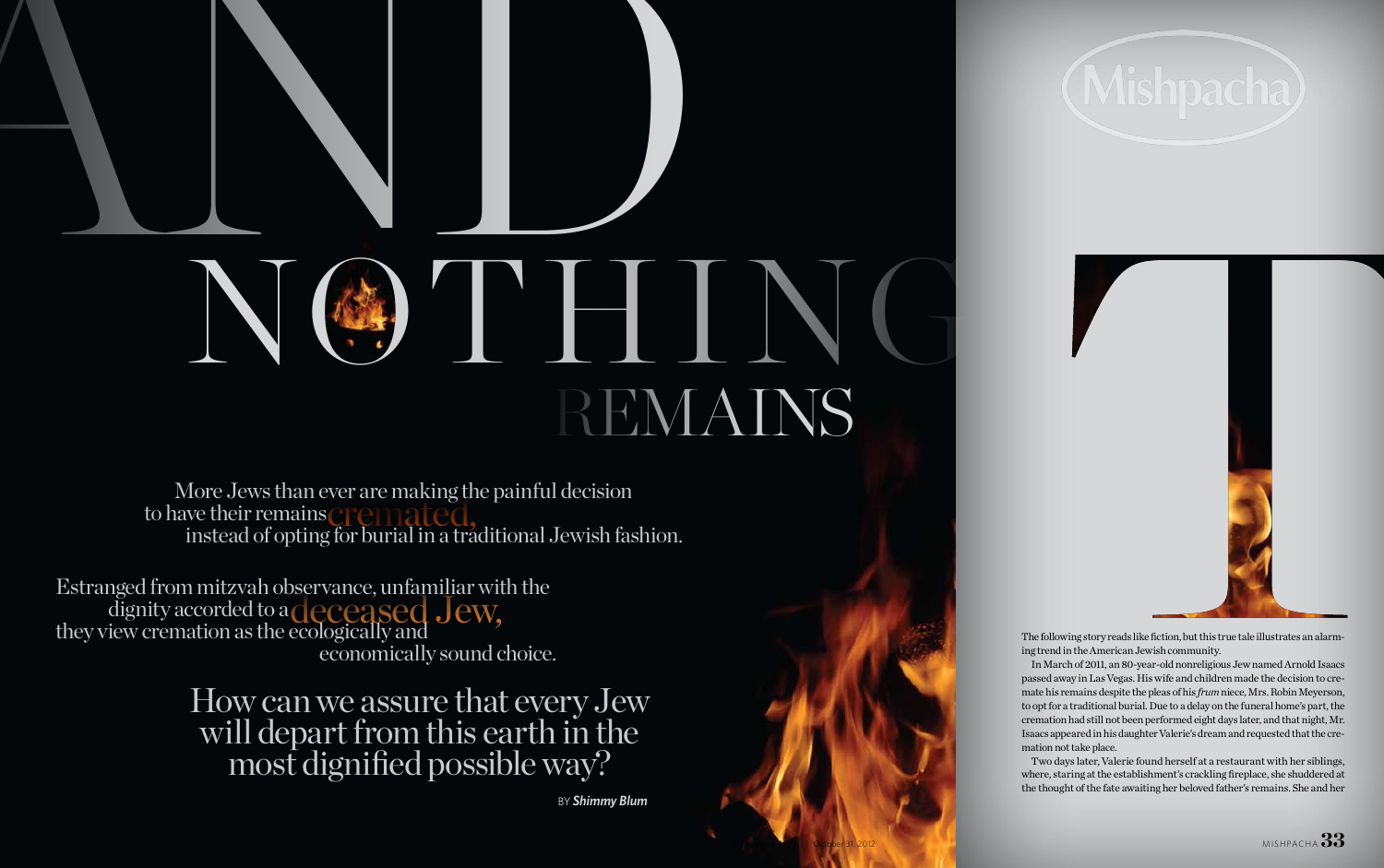siblings decided to scrap the plans for cremation, and Arnold Isaacs merited a Jewish burial several days later.

**Su***b* et

In an amazing postscript, precisely one year later, on Arnold's first *yahrtzeit*, Mrs. Meyerson gave birth, at age 44, to a beautiful baby boy. Since her uncle Arnold was not known to have a Hebrew name, the baby was named Azriel Mordechai, the beginning A alluding to Arnold.

**Growing Trend** Arnold Isaacs's story is, tragically, far from an anomaly among American Jews today. Apparently, the axiom of *"Vi es chrisallt zich, azoi yiddilt zich"* (as goes non-Jewish society, so goes the Jewish one) pertains even after the soul departs. Half a century ago, virtually all Americans were laid to rest in a casket, after an honorable funeral procession to the cemetery. But today, according to the Cremation Association of North America (CANA), approximately 40% of deceased Americans have their remains cremated, with that percentage expected to rise to 60% by 2025.

Though the world's major Western religions

have long shunned cremation, Judaism and, *l'havdil,* Islam are the only faiths that remain unwaveringly opposed to incinerating human remains after death. In the 1970s, the Reform movement officially began allowing cremation and large segments of the Conservative movement now only mildly oppose or implicitly sanction the choice. Rabbi Elchonon Zohn, director of the *chevra kadisha* of the Vaad Harabonim of Queens and the National Association of Chevra Kadisha (NASCK), estimates that approximately 30% of the American Jewish population already cremates and the numbers are increasing in proportion with the general

American population. The rise of the cremation phenomenon among American Jews has driven noted Israelbased author and lecturer Doron Kornbluth to take this on as a personal cause. While visiting Florida four years ago, Kornbluth came across an advertisement for cremation in a local Jewish publication, and he began researching the phenomenon, culminating in his publication this year of a book on the topic entitled *Cremation or Burial? A Jewish View.* Kornbluth doesn't sugarcoat the situation. "The Jewish community is at a tipping point now," he says, with the likelihood that if nothing radical is done within the next few years to stem the tide, burial will occur almost exclusively in the *frum* community, *chas v'shalom.*

There are a variety of reasons given for the steep rise in cremation. One factor is the economic downturn of recent years. A cremation — from hospital pickup to urn delivery — can cost under \$1,000, while it is nearly impossible to keep funeral costs — the ceremony, hearse, plot, burial, and monument — under \$8,000.

But the expense isn't the only factor at play. Indeed, Rabbi Zohn estimates that cremations are rising as quickly amongst upper class Americans as among the poor — or perhaps faster. Another major reason given for the turn toward cremation is the sense that it is simpler, more environmentally friendly, and less burdensome than transporting a body, burying it, and letting it remain in the ground to decompose over years — which is, in any event, a troubling thought to many.

Religious faith, though, remains the greatest determinative factor. The more closely

**Close to Home** Some among us may be tempted to dismiss this all as a crisis with little bearing on *frum* Jews, but Rabbi Zohn and Mr. Kornbluth beg to differ. Rabbi Zohn recounted a recent stunning experience in which he was contacted by a *rav* on the West Coast who encountered a Jew in a hospice center whose ex-mother-in-law wished to be cremated after her passing. The *rav* recommended that he contact a rabbi before proceeding, whereupon the man said, "I have a rabbi in my family named Rabbi Elchonon Zohn." When the two eventually spoke, it became clear that they were distant cousins.

to bury could eventually be seen as not that important, as just 'one of those things' we do THE NEED

> "Rav Yaakov Kamenetsky *ztz"l* said that ensuring the proper *kavod hameis* [honor of the dead] of these Yidden is in the category of a *meis mitzvah,* which is the responsibility of everyone in Klal Yisrael*,*" says Rabbi Zohn. He adds that preventing them from committing a sin as grave as cremation is particularly worthy. "A *meshumed* [convert to Christianity], someone who intermarried, or was killed by *beis din* is allowed to be buried in a Jewish cemetery," Rabbi Zohn explains, "but there is a *gezeiras hakadmonim* [decree of the scholars of previous generations] not to bury the ashes of a Jew who was [willingly] cremated in a Jewish cemetery."

> With heartfelt emotion palpable despite the 2,500-mile distance between us, Mrs. Meyerson pleads the case of secular American Jewry: "Even if a Jew doesn't look and act like us, they are our family and they are special. They are lost, and we must help them, just like Hashem does to His children."

Besides the responsibility we bear for our secular brethren, Doron Kornbluth also points to the importance to the *frum* community of stopping the cremation phenomenon. Although it will not gain acceptance within mainstream Orthodox circles, Kornbluth says that Orthodox individuals with weak backgrounds could be vulnerable. "The need to bury could eventually be seen as not that important, as just 'one of those things' we do," he states, pointing to the all-too-real phenomenon of interreligious dating amongst college youths in some Orthodox circles. Kornbluth also notes the struggle that Jews

around the globe have had in recent years to preserve the mitzvah and traditions of bris milah. "Once the Torah stands out against the norms of society, it ends up hurting us," he states. "If the majority of Jews as a whole also cremate, then we have no legs to stand on." A cautionary tale in this regard is the state of affairs in Belgium, where the law states that bodies can be removed from cemeteries after half a century if the plots aren't claimed and "renewed." Due to this reality, Jews in the country have for long gone to neighboring Holland to bury *niftarim.*

**Mission Possible** On the bright side, Kornbluth contends that combating cremation in the secular Jewish world is easier than combating intermarriage and other spiritually destructive trends. "It is a topic that secular Jews are interested in hearing about," he says, and on which they are open to changing their minds.

In addition to the need to debunk the myths about the benefits of cremation (see sidebar), personal and religious issues must also often be addressed. One common reason given for choosing cremation is the fear that no one will visit the grave, particularly when the person leaves no children or doesn't expect them to visit often. It is this fear that is captured by the black humor of the old Jewish joke about the mother who says, "Please sprinkle my ashes in Bloomingdale's. I know that my daughter will visit once a month." To counter this notion, relatives and friends must impress upon those considering cremation how important it is for them and their descendants to have a physical plot to visit in order to satisfy the basic human need to grieve and to gain psychological closure.

As for those who believe that providing their ashes to relatives or having them buried in a cemetery is the equivalent of having a gravesite to visit, Mrs. Rachelle Lifpitz, daughter of Mrs. Meyerson's Uncle Arnold wonders, "Whoever I met who had a relative cremated, doesn't want their ashes. Who wants to be remembered that way?" In fact, a large percentage of cremated remains are never even retrieved by relatives from funeral homes.

— *Doron Kornbluth*

one adheres to his religion's doctrines, the less likely he is to cremate. One study found that a state's cremation rates are correlated to the level of religious participation among its citizens. Oregon, for example, with the country's lowest participation in organized religion in America, has a cremation rate of 65%, whereas Bible Belt states like Alabama and Mississippi have rates below 15% for the practice.

Florida is among the 13 states that already have cremation rates of over 50%, and its sizable population of elderly Jewish residents, many of whom reside far from their children and other relatives, has the highest cremation rate of any Jewish community in America.

Beyond the cold statistics lie real stories about real people, and Rabbi Zohn has some rather hair-raising ones to share from personal experience. He came across one couple that insisted on being cremated despite both husband and wife being yeshivah graduates. One frail husband requested that his wife be cremated after her death despite her request to be buried, because he felt that it would be more "convenient" to have her ashes at home.